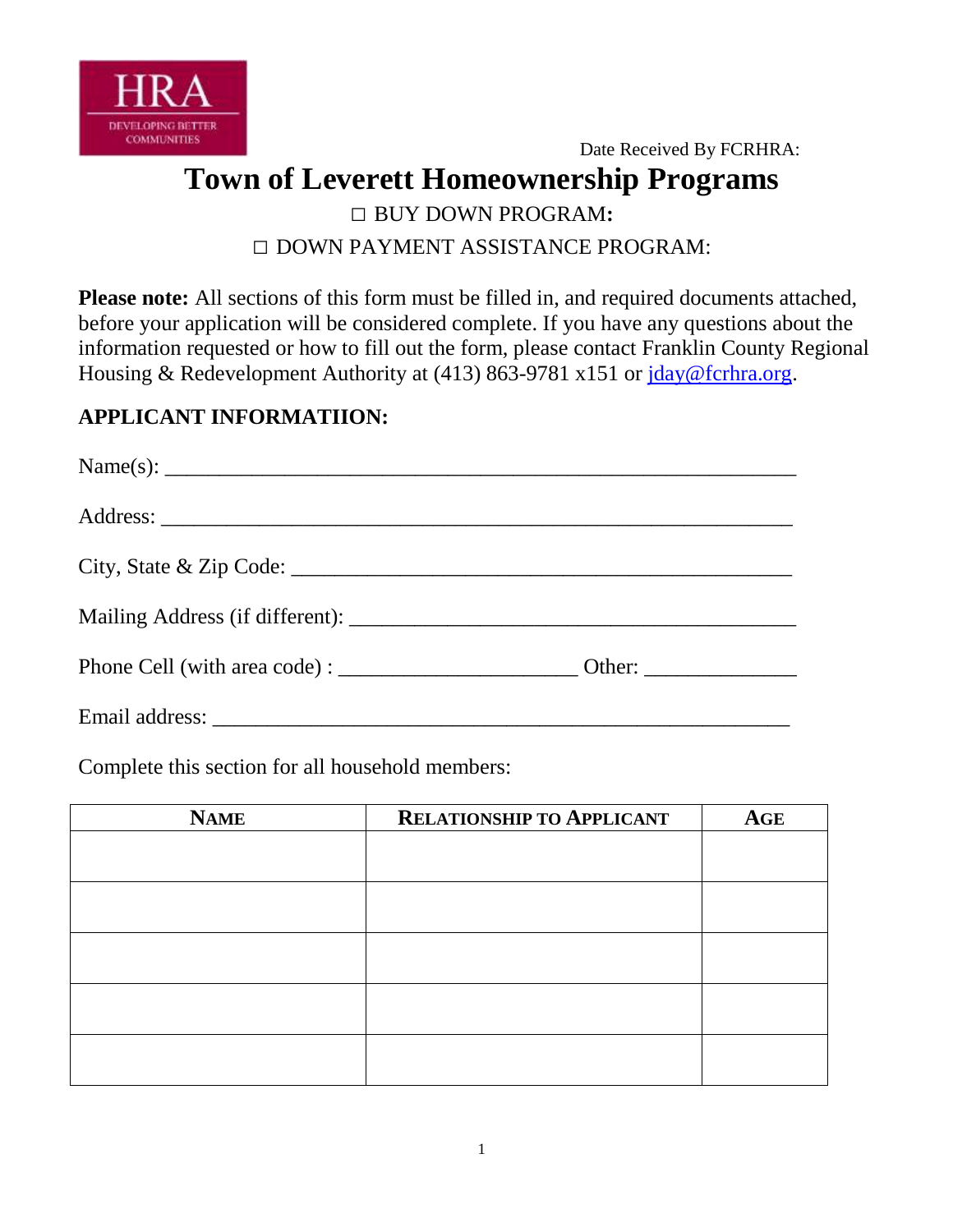# **INCOME:**

# Definition of Annual Income

HUD defines Annual Income as all amounts, monetary or not, which: go to, or on behalf of, the family head or spouse (even if temporarily absent) or to any other family member; or are anticipated to be received from a source outside the family during the 12-month period following the date of application; and which are not specifically excluded. Annual income also means amounts derived (during the 12- month period) from assets to which any member of the family has access.

For each household member 18 years of age and older please provide:

- 1. three (3) prior year tax returns with the W2 form; and
- 2. five (5) most recent pay stubs for all members in the household who are working, documentation must include gross wages and year to date totals; and
- 3. income of full time students is excluded, but documentation of full time student status is required for all household members 17 and older
- 4. documentation of all other sources of income including: pension, Social Security, rental income, wages, tips, unemployment insurance, workers' compensation, dividends, TAFDC, child support, alimony.

| <b>NAME</b> | <b>INCOME SOURCE</b>        | <b>GROSS AMOUNT</b> |
|-------------|-----------------------------|---------------------|
|             |                             |                     |
|             |                             |                     |
|             |                             |                     |
|             |                             |                     |
|             |                             |                     |
|             |                             |                     |
|             |                             |                     |
|             |                             |                     |
|             |                             |                     |
|             |                             |                     |
|             |                             |                     |
|             |                             |                     |
|             |                             |                     |
|             | <b>TOTAL MONTHLY INCOME</b> | $\$\$               |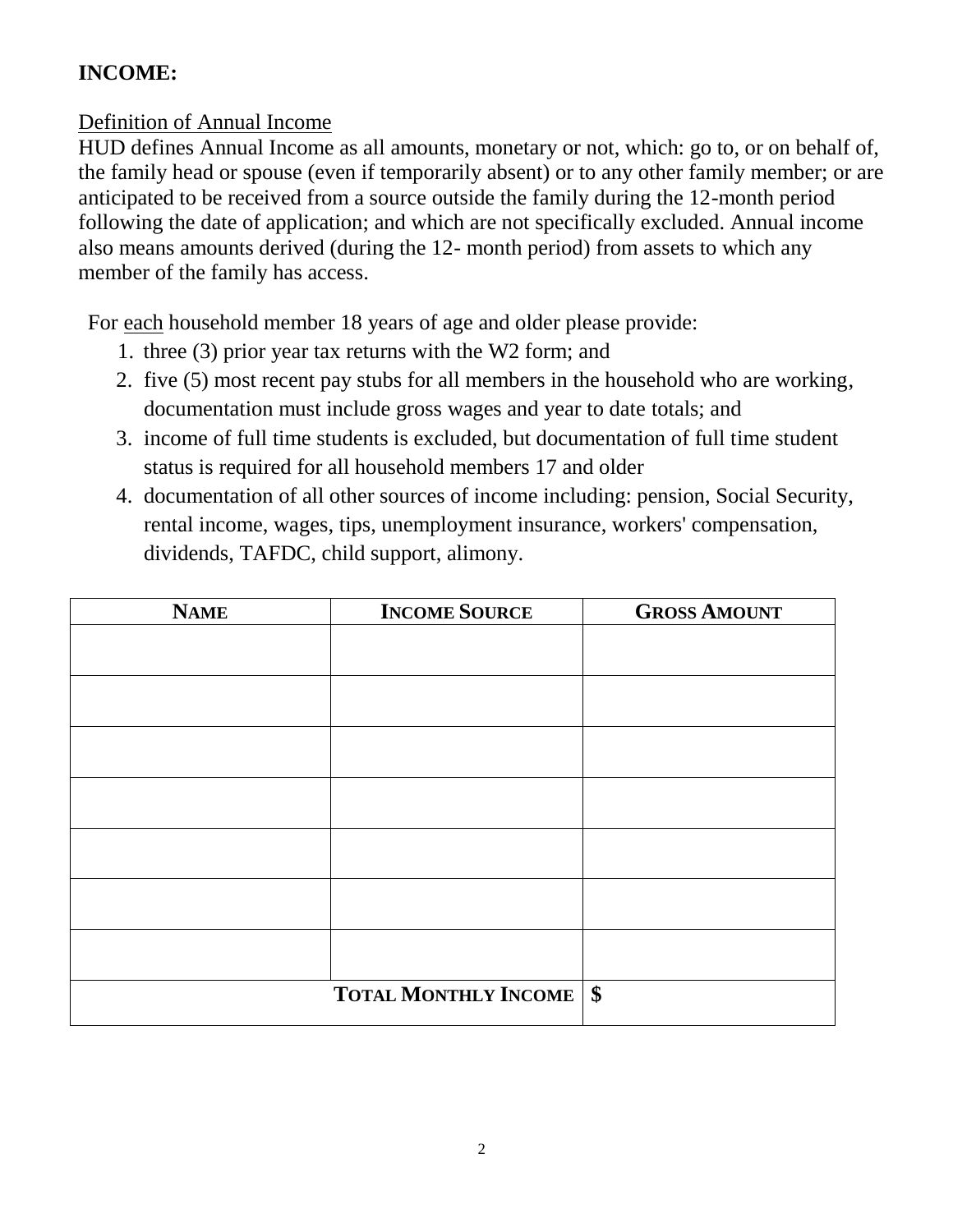# **ASSETS:**

Please list all checking, savings, CDs, stocks, bonds, retirement accounts and any other investments held by each member of the household. Please provide documentation of balance or value.

| <b>TYPE OF ASSET</b> | <b>BANK/ CREDIT UNION</b> | <b>ACCOUNT</b><br><b>NUMBER</b> | <b>VALUE/BALANCE</b> |
|----------------------|---------------------------|---------------------------------|----------------------|
| Checking             |                           |                                 |                      |
| Savings              |                           |                                 |                      |
| Other                |                           |                                 |                      |
| Other                |                           |                                 |                      |
|                      |                           |                                 |                      |
|                      |                           |                                 |                      |
|                      |                           | <b>TOTAL VALUE</b>              | $\sqrt{S}$           |

Have you attended a Massachusetts Certified First Time Homebuyer's class in the past 2 years?

 $\Box$  Copy of First-Time Homebuyer Certificate attached

If you have not attended, please specify how you will meet this requirement prior to a home  $\text{closing.}$ 

Please attach documentation that you have been pre-qualified for a 30-year, fixed-rate mortgage with no points, such as a letter of commitment from a bank or credit union. The letter should state the mortgage rate.

 $\Box$  Documentation of mortgage prequalification attached

Please attach documentation that you have sufficient funds available as a down payment of 3% of the net purchase price (at least 1/2 must be available and held in the name(s) of applicants) plus closing costs (example: if approved for a mortgage up to \$200,000, you must document availability of \$6,000 at time of application, with at least \$3,000 held in your name(s).

 $\Box$  Documentation of down payment availability attached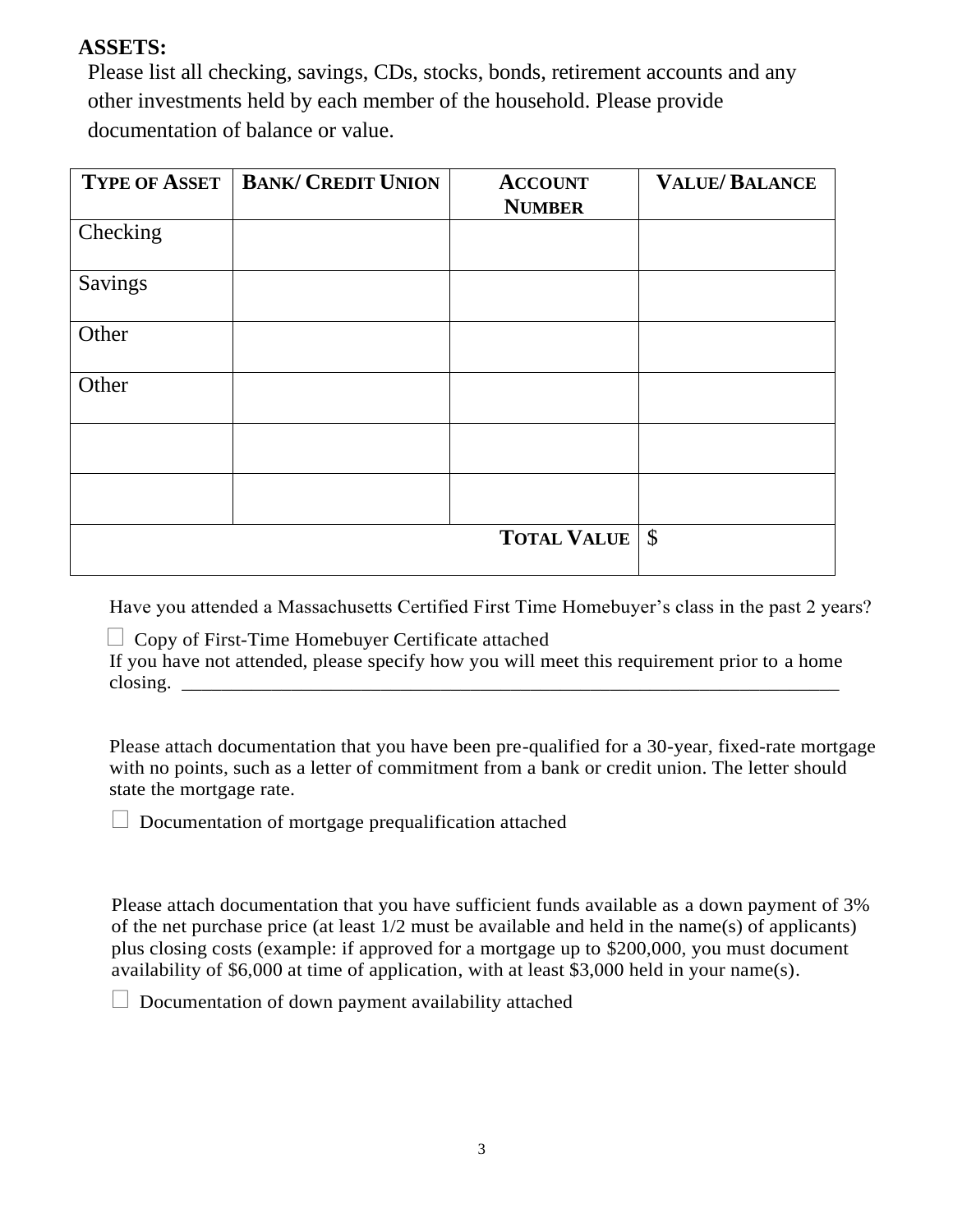### *APPLICANT CERTIFICATION:*

The Applicant(s) certifies that all information stated in this application, and all information furnished in support of this application, is given for the purpose of participating in the Town of Leverett Homeownership Program, and is true and complete, to the best of the Applicant's knowledge and belief. The applicant and any members of her/his household hereby grant permission to Franklin County Regional Housing  $\&$ Redevelopment Authority to contact any employers, institutions or agencies that are listed on this application as sources of income or holders of assets to verify the information provided on this form.

### SIGNED UNDER THE PAINS AND PENALTIES OF PERJURY

| Signed: | Date: |
|---------|-------|
| Signed: | Date: |

### **Applications will be processed on a rolling basis, first come, first review.**

### *PENALTY FOR FALSE OR FRADULENT STATEMENTS*

*Us. C. Title 18, Section 1001 provides: "Whoever, in any matter within the jurisdiction of any department or agency of the United States knowingly and willfully falsifies, or makes false, fictitious or fraudulent statements or representations, or makes or uses any false writing or documentation knowing the same to contain any false, fictitious, or fraudulent statement or entry, shall be fined not more than \$10,000.00 or imprisoned not more than five (5) years or both."* 

### **How did you hear about the Homeownership Program?**

| $\Box$ Realtor           | $\Box$ Agency |
|--------------------------|---------------|
| $\Box$ Advertising/Flyer | $\Box$ Lender |

 $\Box$  Friend/Word of Mouth

**(Optional) The following information is for statistical purposes only and will not be used to determine eligibility or preference for the Leverett First Time Homebuyer Program.** 

| What is the race of head of household? |            | Native Hawaiian/Other Pacific Islander |
|----------------------------------------|------------|----------------------------------------|
| $\Box$ White                           |            | $\Box$ Black/African American          |
| $\Box$ Asian                           |            | $\Box$ American Indian/Alaskan Native  |
| Is the household Hispanic?             | $\Box$ Yes | $\Box$ No                              |
| Is the household English Proficient?   | $\Box$ Yes | $\Box$ No                              |

# **FRANKLIN COUNTY HOUSING & REDEVELOPMENT AUTHORITY**

42 Canal Road, Turners Falls, MA 01376 Tel.#: (413) 863-9781 ext. 151 Fax: (413) 863-9289 Website: www.fchra.org Email: <u>lev-app@fcrhra.org</u>